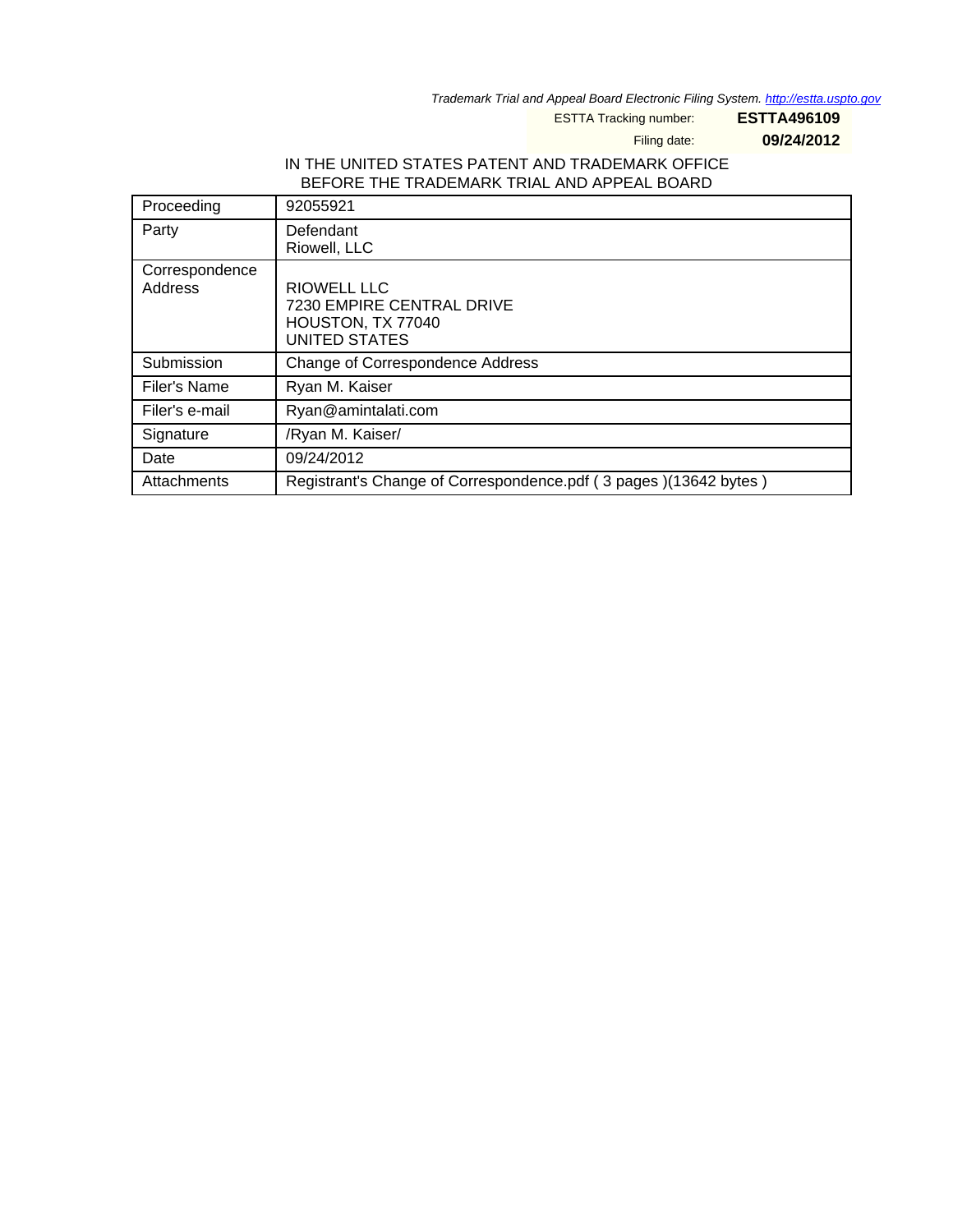### **IN THE UNITED STATES PATENT AND TRADEMARK OFFICE BEFORE THE TRADEMARK TRIAL AND APPEAL BOARD**

| Tree Nut Organic, LLC |  |
|-----------------------|--|
| Petitioner,           |  |
| V.                    |  |
| Riowell, LLC          |  |
| Registrant.           |  |

\_\_\_\_\_\_\_\_\_\_\_\_\_\_\_\_\_\_\_\_\_\_\_\_\_\_\_\_\_\_\_\_\_\_\_\_\_\_\_\_\_\_

) Opposition No. 95,055,921

### **OPPOSER' FIRST SET OF REQUESTS FOR THE PRODUCTIONOF DOCUMENTS AND THINGS TO APPLICANT**

On August 22, 2012, the Board instructed Registrant to submit its current address within

forty (40) days. In response, Registrant Riowell, LLC, by and through its attorneys Amin Talati,

LLC, hereby submits that Registrant's current address is as follows:

433 NORTHPARK CENTRAL DR STE 100 HOUSTON, TX 77073-5909

Nonetheless, all correspondence in this matter should be directed to Registrant's attorney

at the following address:

Ryan M. Kaiser AMIN TALATI, LLC 55 W. Monroe St. Suite 3400 Chicago, IL 60603

Ryan@AminTalati.com 312-327-3328 (Ph)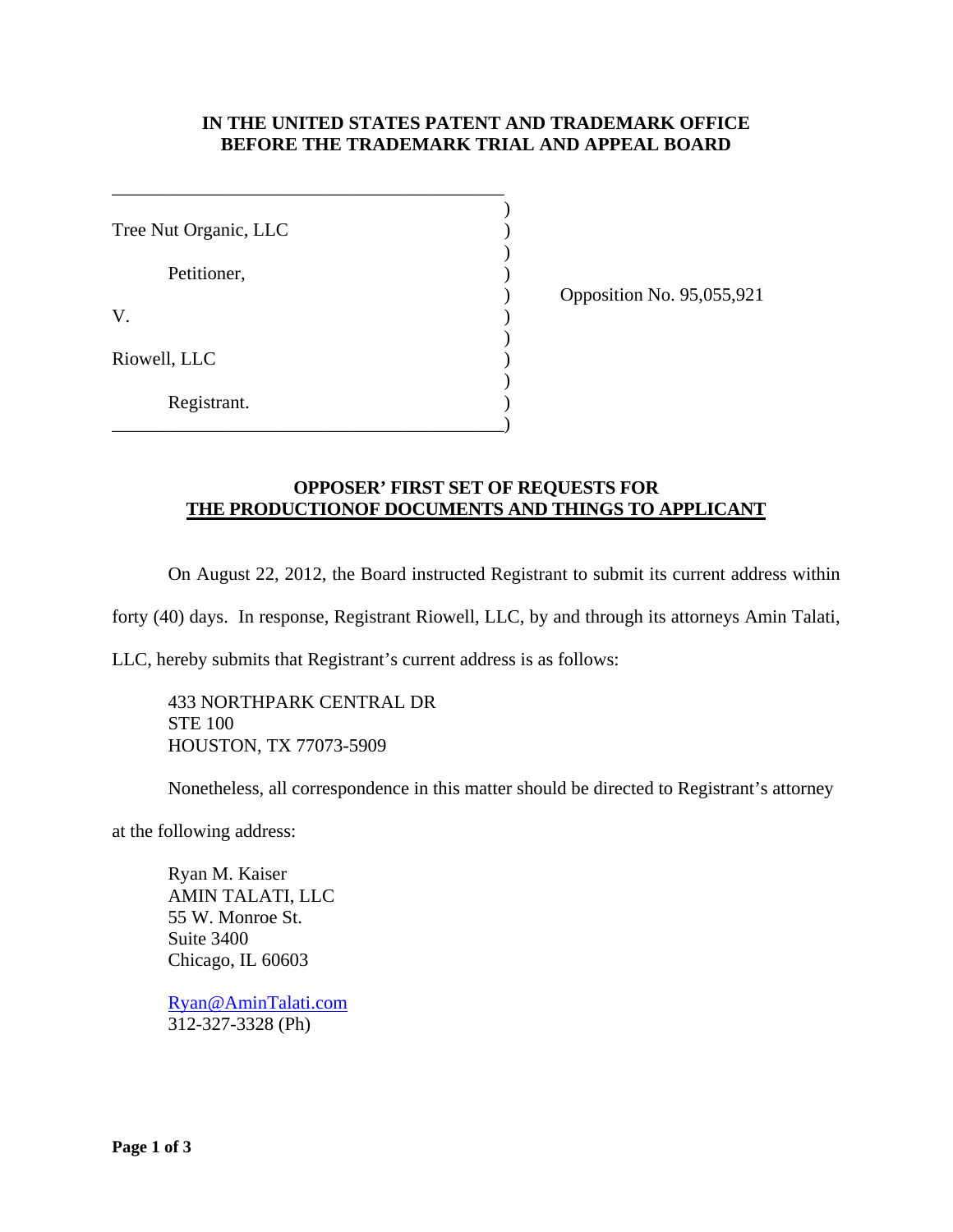## **Respectfully submitted, AMIN TALATI, LLC**

By:  $\angle$ /s/ Ryan M. Kaiser

 Ryan M. Kaiser AMIN TALATI, LLC. 55 W. Monroe St. Suite 3400 Chicago, IL 60603 312-327-3328 Ryan@AinTalati.com

# **ATTORNEYS FOR OPPOSER**

Date: September 24, 2012